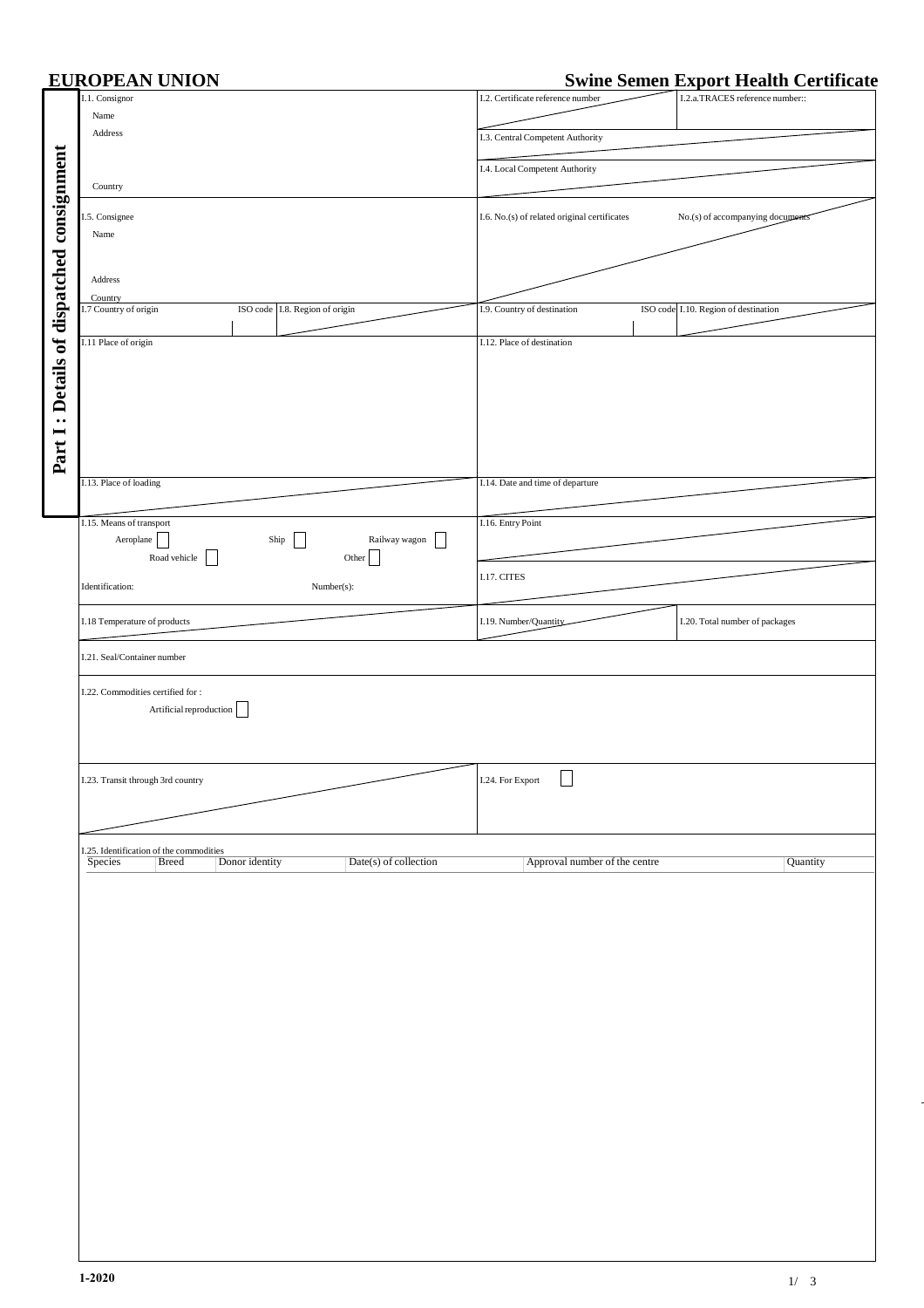## **European Union Porcine semen to the United States**

|                                    | I. Health information                                                       |                                                                                                                                                                                                                                                                                                                                                        | II.a. Certificate reference number                                                                                                                                                     | II.b.TRACES reference number: |  |  |  |  |
|------------------------------------|-----------------------------------------------------------------------------|--------------------------------------------------------------------------------------------------------------------------------------------------------------------------------------------------------------------------------------------------------------------------------------------------------------------------------------------------------|----------------------------------------------------------------------------------------------------------------------------------------------------------------------------------------|-------------------------------|--|--|--|--|
|                                    |                                                                             |                                                                                                                                                                                                                                                                                                                                                        |                                                                                                                                                                                        |                               |  |  |  |  |
|                                    |                                                                             | I, the undersigned official veterinarian, hereby certify that I have verified the information provided to me by the Center Veterinarian in charge of the semen collection center                                                                                                                                                                       |                                                                                                                                                                                        |                               |  |  |  |  |
|                                    |                                                                             | listed in Box I.11; and that:                                                                                                                                                                                                                                                                                                                          |                                                                                                                                                                                        |                               |  |  |  |  |
|                                    |                                                                             | The semen described in this certificate:                                                                                                                                                                                                                                                                                                               |                                                                                                                                                                                        |                               |  |  |  |  |
|                                    | II.1.                                                                       | Was collected, processed and stored in a semen collection center, hereinafter "SCC," approved and supervised by the veterinary competent authority of the Member State in<br>accordance with Council Directive 90/429/EEC, as last amended.                                                                                                            |                                                                                                                                                                                        |                               |  |  |  |  |
|                                    |                                                                             |                                                                                                                                                                                                                                                                                                                                                        |                                                                                                                                                                                        |                               |  |  |  |  |
|                                    |                                                                             | Name of SCC Address of SCC<br><b>SCC Center Approval</b>                                                                                                                                                                                                                                                                                               |                                                                                                                                                                                        |                               |  |  |  |  |
|                                    |                                                                             | No. Veterinarian Veterinarian                                                                                                                                                                                                                                                                                                                          |                                                                                                                                                                                        |                               |  |  |  |  |
|                                    | II.2.                                                                       | Was                                                                                                                                                                                                                                                                                                                                                    |                                                                                                                                                                                        |                               |  |  |  |  |
| <b><i><u>Certification</u></i></b> | either(1)                                                                   | maintained solely under the control of the Center Veterinarian for the above SCC;<br>Initially maintained under the control of the Center Veterinarian for the above SCC, and subsequently under the control of the Center Veterinarian for a different semen                                                                                          |                                                                                                                                                                                        |                               |  |  |  |  |
|                                    | or(1)                                                                       |                                                                                                                                                                                                                                                                                                                                                        |                                                                                                                                                                                        |                               |  |  |  |  |
|                                    |                                                                             | collection center, hereinafter "SCC2", currently approved by the veterinary competent authority of the member state(2) in accordance with Council Directive 90/429/                                                                                                                                                                                    |                                                                                                                                                                                        |                               |  |  |  |  |
|                                    |                                                                             | EEC as last amended.                                                                                                                                                                                                                                                                                                                                   |                                                                                                                                                                                        |                               |  |  |  |  |
| Part II: C                         |                                                                             |                                                                                                                                                                                                                                                                                                                                                        |                                                                                                                                                                                        |                               |  |  |  |  |
|                                    |                                                                             | Name of SCC2 Address of SCC2<br><b>SCC2 Center Approval</b>                                                                                                                                                                                                                                                                                            |                                                                                                                                                                                        |                               |  |  |  |  |
|                                    |                                                                             | No. Veterinarian Veterinarian                                                                                                                                                                                                                                                                                                                          |                                                                                                                                                                                        |                               |  |  |  |  |
|                                    | II.3.                                                                       | Was kept separate (3) from other semen not intended for export to the United States.                                                                                                                                                                                                                                                                   |                                                                                                                                                                                        |                               |  |  |  |  |
|                                    | II.4.                                                                       | Was shipped in a new or thoroughly cleaned and disinfected container (that, in the case of frozen semen, was charged with fresh, unused liquid nitrogen) that was sealed with                                                                                                                                                                          |                                                                                                                                                                                        |                               |  |  |  |  |
|                                    |                                                                             | an intact, tamper-proof seal recognized by the competent authroity of the member state of origin, and as recorded in Box I.21.                                                                                                                                                                                                                         |                                                                                                                                                                                        |                               |  |  |  |  |
|                                    | Each semen donor (and teasers, if used)                                     |                                                                                                                                                                                                                                                                                                                                                        |                                                                                                                                                                                        |                               |  |  |  |  |
|                                    | II.5.                                                                       |                                                                                                                                                                                                                                                                                                                                                        |                                                                                                                                                                                        |                               |  |  |  |  |
|                                    |                                                                             | Was established as a resident of an approved SCC only if admitted by a formal process of quarantine, observation, and testing, in accordance with Council Directive<br>90/429/EEC, as last amended.                                                                                                                                                    |                                                                                                                                                                                        |                               |  |  |  |  |
|                                    |                                                                             |                                                                                                                                                                                                                                                                                                                                                        |                                                                                                                                                                                        |                               |  |  |  |  |
|                                    | II.6.                                                                       | Was transported to the SCC in a vehicle that was cleaned and disinfected.                                                                                                                                                                                                                                                                              |                                                                                                                                                                                        |                               |  |  |  |  |
|                                    | II.7.                                                                       | Was not imported into the EU member state of origin listed in Box I.7 from a region that is not recognized by the USDA in 9 CFR Part 94(4) as free of foot-and-mouth<br>disease and swine vesicular disease, or designated by USDA in 9 CFR Part 94 as affected with African swine fever.                                                              |                                                                                                                                                                                        |                               |  |  |  |  |
|                                    | II.8.                                                                       |                                                                                                                                                                                                                                                                                                                                                        |                                                                                                                                                                                        |                               |  |  |  |  |
|                                    |                                                                             | Did not originate from or was not imported into the member state listed in Box I.7 from a region where classical swine fever (CSF) is known to occur (except for the APHIS-<br>defined European CSF region), as indicated in 9 CFR Part 94(4) and other official APHIS publications; has not been commingled with domestic swine that at any time were |                                                                                                                                                                                        |                               |  |  |  |  |
|                                    |                                                                             | in any of these regions; and has not transited such regions unless moved directly through the region in a sealed means of conveyance with the seal determined to be intact                                                                                                                                                                             |                                                                                                                                                                                        |                               |  |  |  |  |
|                                    |                                                                             | upon arrival at the point of destination.                                                                                                                                                                                                                                                                                                              |                                                                                                                                                                                        |                               |  |  |  |  |
|                                    | II.9.                                                                       |                                                                                                                                                                                                                                                                                                                                                        |                                                                                                                                                                                        |                               |  |  |  |  |
|                                    | either $(1)$                                                                | Has not been in, or commingled with any domestic swine from, a restricted zone(5) in the APHIS-defined European CSF region established because of an outbreak of CSF in                                                                                                                                                                                |                                                                                                                                                                                        |                               |  |  |  |  |
|                                    |                                                                             | domestic swine or wild boar;                                                                                                                                                                                                                                                                                                                           |                                                                                                                                                                                        |                               |  |  |  |  |
|                                    | or $(1)$                                                                    | Has been in a restricted zone(5) in the APHIS-defined European CSF region established because of an outbreak of CSF in domestic swine, but was not commingled with any                                                                                                                                                                                 |                                                                                                                                                                                        |                               |  |  |  |  |
|                                    |                                                                             | domestic swine of such a region, and was not collected for export to the United States, from the time of detection until the designation of restricted zone was removed by the                                                                                                                                                                         |                                                                                                                                                                                        |                               |  |  |  |  |
|                                    |                                                                             | Competent Veterinary Authority of the member state or until 6 months following depopulation of the domestic swine on affected premises in the restricted zone and the                                                                                                                                                                                  |                                                                                                                                                                                        |                               |  |  |  |  |
|                                    |                                                                             | cleaning and disinfection of the last affected premises in the zone, whichever time was later. Dates of outbreak designation and removal of restrictions:                                                                                                                                                                                              |                                                                                                                                                                                        |                               |  |  |  |  |
|                                    | or $(1)$                                                                    | Has been in a restricted zone (5) in the APHIS-defined European CSF region established because of the detection of CSF in wild boar; but was not commingled with any                                                                                                                                                                                   |                                                                                                                                                                                        |                               |  |  |  |  |
|                                    |                                                                             | domestic swine of such a region, and was not collected for export to the United States from the time of detection until the designation of restricted zone is removed by the                                                                                                                                                                           |                                                                                                                                                                                        |                               |  |  |  |  |
|                                    |                                                                             | Competent Veterinary Authority of the Member State. Dates of outbreak and removal of restrictions:                                                                                                                                                                                                                                                     |                                                                                                                                                                                        |                               |  |  |  |  |
|                                    | II.10.                                                                      | Has not transited a restricted zone(5) as described in II.9, unless moved directly through the zone in a sealed means of conveyance with the seal determined to be intact upon                                                                                                                                                                         |                                                                                                                                                                                        |                               |  |  |  |  |
|                                    |                                                                             | arrival at the point of destination, or unless the semen was collected after the periods described.                                                                                                                                                                                                                                                    |                                                                                                                                                                                        |                               |  |  |  |  |
|                                    | II.11.                                                                      | During the 60 days prior to semen collection for export to the United States, was/were not corralled, pastured or held with other animals under any restrictions due to animal                                                                                                                                                                         |                                                                                                                                                                                        |                               |  |  |  |  |
|                                    |                                                                             | health concerns.                                                                                                                                                                                                                                                                                                                                       |                                                                                                                                                                                        |                               |  |  |  |  |
|                                    | Additional (post-collection) certifications:                                |                                                                                                                                                                                                                                                                                                                                                        |                                                                                                                                                                                        |                               |  |  |  |  |
|                                    | II.12.                                                                      | Any outbreaks of communicable disease reported by the SCC after collection from the donors listed in this certificate, but prior to the time of the shipment's consignment to                                                                                                                                                                          |                                                                                                                                                                                        |                               |  |  |  |  |
|                                    |                                                                             | the United States, have been investigated and resolved by the national Competent Authority.                                                                                                                                                                                                                                                            |                                                                                                                                                                                        |                               |  |  |  |  |
|                                    | II.13.                                                                      | There have been no cases reported or suspected of foot-and-mouth disease, rinderpest, African swine fever or swine vesicular disease in the country or region of origin                                                                                                                                                                                |                                                                                                                                                                                        |                               |  |  |  |  |
|                                    |                                                                             | between the time when the semen for export to the United States was last collected and the date of shipment.                                                                                                                                                                                                                                           |                                                                                                                                                                                        |                               |  |  |  |  |
|                                    |                                                                             |                                                                                                                                                                                                                                                                                                                                                        |                                                                                                                                                                                        |                               |  |  |  |  |
|                                    | <b>Notes</b>                                                                |                                                                                                                                                                                                                                                                                                                                                        |                                                                                                                                                                                        |                               |  |  |  |  |
|                                    |                                                                             | This certificate must be issued within 30 days of arrival of the consignment in the United States.                                                                                                                                                                                                                                                     |                                                                                                                                                                                        |                               |  |  |  |  |
|                                    |                                                                             | Every straw should be marked and the numerical or alphanumerical sequences should include the SCC approval number, donor breed, individual animal ID and date of semen collection.                                                                                                                                                                     |                                                                                                                                                                                        |                               |  |  |  |  |
|                                    |                                                                             | The sealed shipping containers must be delivered to the port of embarkation for direct shipment to the United States with no stops other than those provided for on the USDA import permit.                                                                                                                                                            |                                                                                                                                                                                        |                               |  |  |  |  |
|                                    |                                                                             |                                                                                                                                                                                                                                                                                                                                                        |                                                                                                                                                                                        |                               |  |  |  |  |
|                                    | Part I:                                                                     |                                                                                                                                                                                                                                                                                                                                                        |                                                                                                                                                                                        |                               |  |  |  |  |
|                                    | Box I.2.a.:                                                                 | TRACES reference number: In case the certificate is produced via the TRACES system, a unique reference number assigned by the TRACES system is indicated.                                                                                                                                                                                              |                                                                                                                                                                                        |                               |  |  |  |  |
|                                    | Box I.11:                                                                   | Place of origin: shall correspond to the semen collection centre as defined in Article 2 of Directive 90/429/EEC of the semen dispatch.                                                                                                                                                                                                                |                                                                                                                                                                                        |                               |  |  |  |  |
|                                    | <b>Box I.20:</b>                                                            | Number of packages shall correspond to the number of containers.                                                                                                                                                                                                                                                                                       |                                                                                                                                                                                        |                               |  |  |  |  |
|                                    | Box I.21:                                                                   | Container numbers (or other identifying information) and seal number(s) must be listed.                                                                                                                                                                                                                                                                |                                                                                                                                                                                        |                               |  |  |  |  |
|                                    | Box I.25:                                                                   | Approval number of the center shall correspond to the approval number of the semen center in which the semen was collected.                                                                                                                                                                                                                            |                                                                                                                                                                                        |                               |  |  |  |  |
|                                    | Date of collection: shall be indicated in the following format: dd/mm/yyyy. |                                                                                                                                                                                                                                                                                                                                                        |                                                                                                                                                                                        |                               |  |  |  |  |
|                                    |                                                                             | pigs (OJ L 213, 8.8.2008, p.321).                                                                                                                                                                                                                                                                                                                      | Donor identity: shall include the official identification mark of the animal in accordance with Council Directive 2008/71/EC of 15 July 2008 on the identification and registration of |                               |  |  |  |  |
|                                    |                                                                             |                                                                                                                                                                                                                                                                                                                                                        |                                                                                                                                                                                        |                               |  |  |  |  |
|                                    |                                                                             | Quantity: Number of straws used in the shipment for each donor.                                                                                                                                                                                                                                                                                        |                                                                                                                                                                                        |                               |  |  |  |  |
|                                    |                                                                             |                                                                                                                                                                                                                                                                                                                                                        |                                                                                                                                                                                        |                               |  |  |  |  |
|                                    |                                                                             |                                                                                                                                                                                                                                                                                                                                                        |                                                                                                                                                                                        |                               |  |  |  |  |